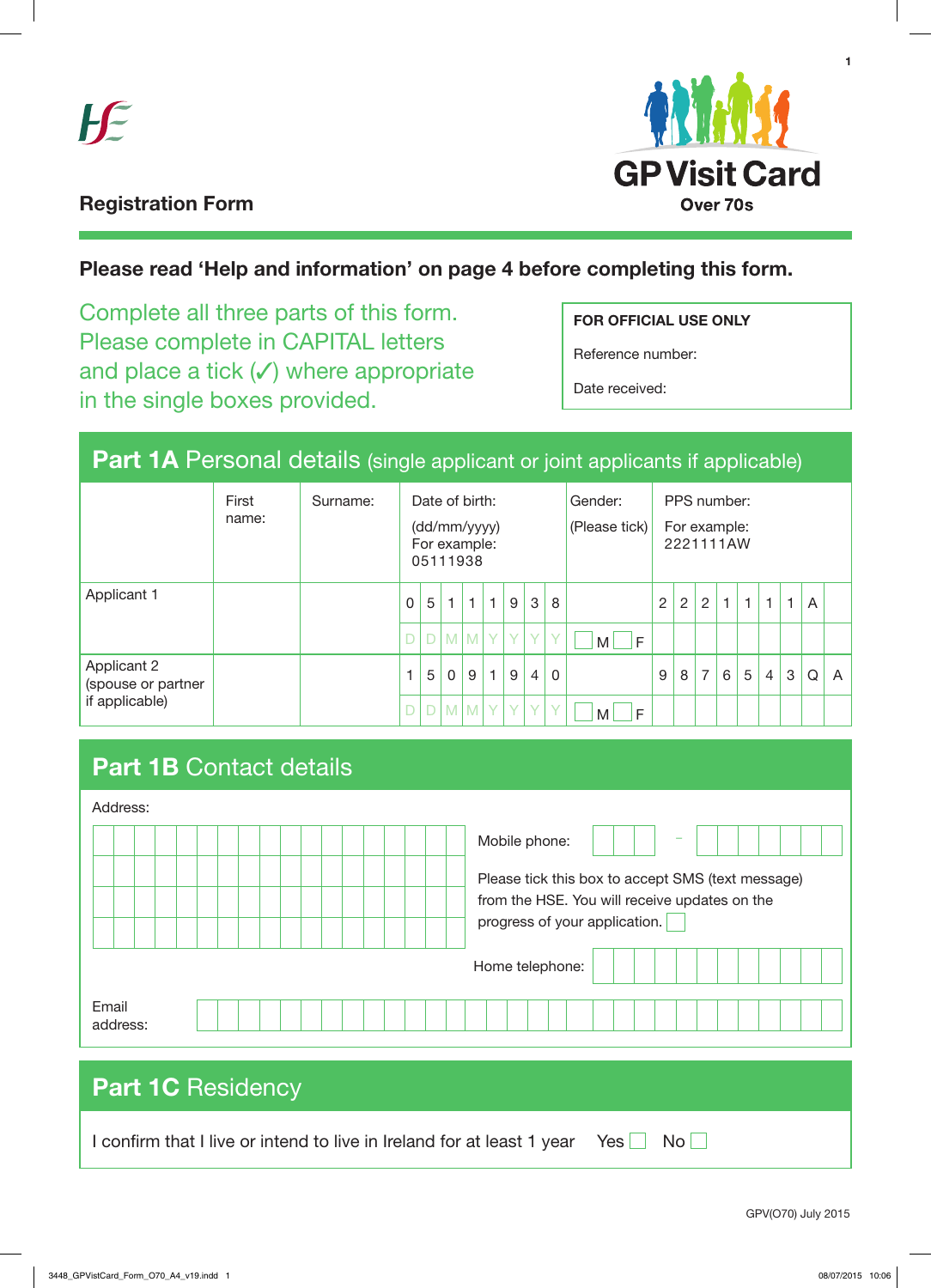# **Part 1D Nominated Contact Person**

You may wish to have a relative or friend complete this application on your behalf. If you do, the person filling in the form for you is called the nominated contact person. All correspondence and contact will be directed to the nominated contact person.

| Name:                         |  |  |  |  |  |  |  |               |  |  |                          |  |  |  |  |
|-------------------------------|--|--|--|--|--|--|--|---------------|--|--|--------------------------|--|--|--|--|
| Address:                      |  |  |  |  |  |  |  |               |  |  |                          |  |  |  |  |
|                               |  |  |  |  |  |  |  |               |  |  |                          |  |  |  |  |
|                               |  |  |  |  |  |  |  |               |  |  |                          |  |  |  |  |
|                               |  |  |  |  |  |  |  |               |  |  |                          |  |  |  |  |
| Relationship<br>to applicant: |  |  |  |  |  |  |  |               |  |  |                          |  |  |  |  |
| Home telephone:               |  |  |  |  |  |  |  | Mobile phone: |  |  | $\overline{\phantom{a}}$ |  |  |  |  |

# Part 2A GP of choice: Applicant 1

### **Please ask your family doctor (GP) of choice to complete this section of the form.**

You can find a list of GPs taking part in the scheme at **www.gpvisitcard.ie** or phone **LoCall 1890 252 919**. If your spouse of partner (if applicable) is also over 70, and attends a separate GP, she or he will need to complete section 2B below.

| GP name:<br>GMS number:                                               | Practice address: |
|-----------------------------------------------------------------------|-------------------|
| I agree to provide medical services to the person named on this form. |                   |
| Signature of GP:                                                      | GMS Stamp here:   |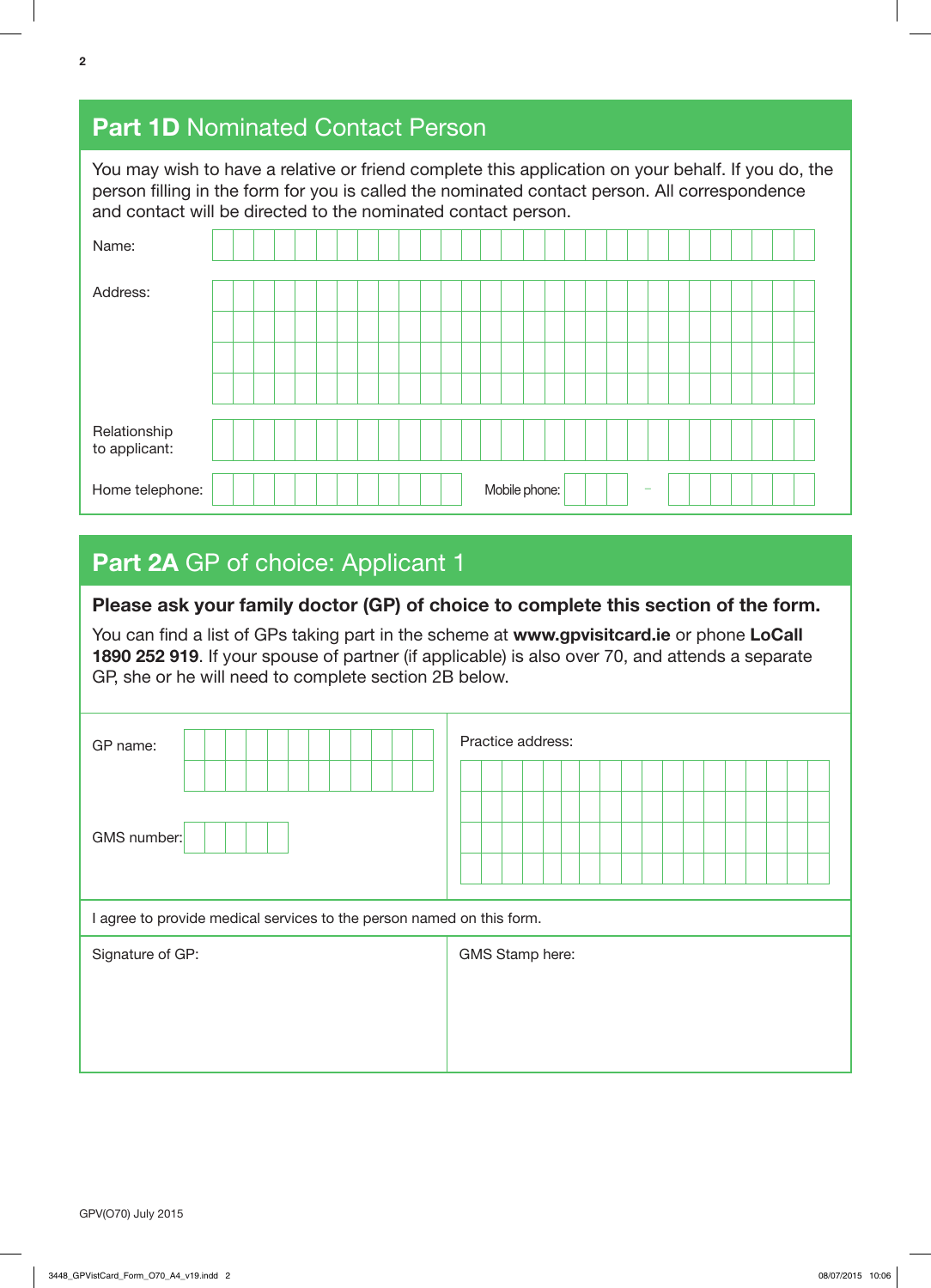# **Part 2B** GP of choice: Spouse or partner

Please note your spouse or partner must also be over 70 years of age to be eligible for this scheme. If your spouse or partner is eligible and she or he attend a separate GP, this section needs to be completed and stamped by their GP.

### **Please ask your GP of choice to complete this section of the form.**

You can find a list of GPs taking part in the scheme at **www.gpvisitcard.ie** or phone **LoCall 1890 252 919**.

| GP name:                                                              | Practice address: |  |  |  |  |  |  |  |  |  |  |  |  |  |
|-----------------------------------------------------------------------|-------------------|--|--|--|--|--|--|--|--|--|--|--|--|--|
|                                                                       |                   |  |  |  |  |  |  |  |  |  |  |  |  |  |
| GMS number:                                                           |                   |  |  |  |  |  |  |  |  |  |  |  |  |  |
| I agree to provide medical services to the person named on this form. |                   |  |  |  |  |  |  |  |  |  |  |  |  |  |
| Signature of GP:                                                      | GMS Stamp here:   |  |  |  |  |  |  |  |  |  |  |  |  |  |

## **Part 3A** Data Protection (Please note this section is optional)

I consent that my health information (gathered through checks such as Cycle of Care for Persons with a diagnosis of Type 2 Diabetes which will be available from October 2015) will be shared by the GP with the HSE for research and planning purposes.

**Please tick to consent:** 

## **Part 3B Declaration and consent**

The HSE has the right to review and change your GP Visit Card eligibility (or that of your spouse or partner) at any time, for example if your residency status (or that of your spouse or partner) changes.

## **Declaration and consent**

Please read these statements. If you agree with them, please sign below and write the date. I apply for a GP Visit Card for myself and my spouse or partner (if relevant).

I declare that the information that I have given as part of this application is correct to the best of my knowledge.

I agree to tell the HSE of any change that may affect my eligibility **or** the eligibility of my spouse or partner (if any) for a GP Visit Card Over 70s.

I accept that the HSE, when assessing eligibility, may contact other government departments including the Department of Social Protection, the Revenue Commissioners and the Department of Justice to confirm the information that I have given.

**Please sign here:** Dete: D D M M

GPV(O70) July 2015